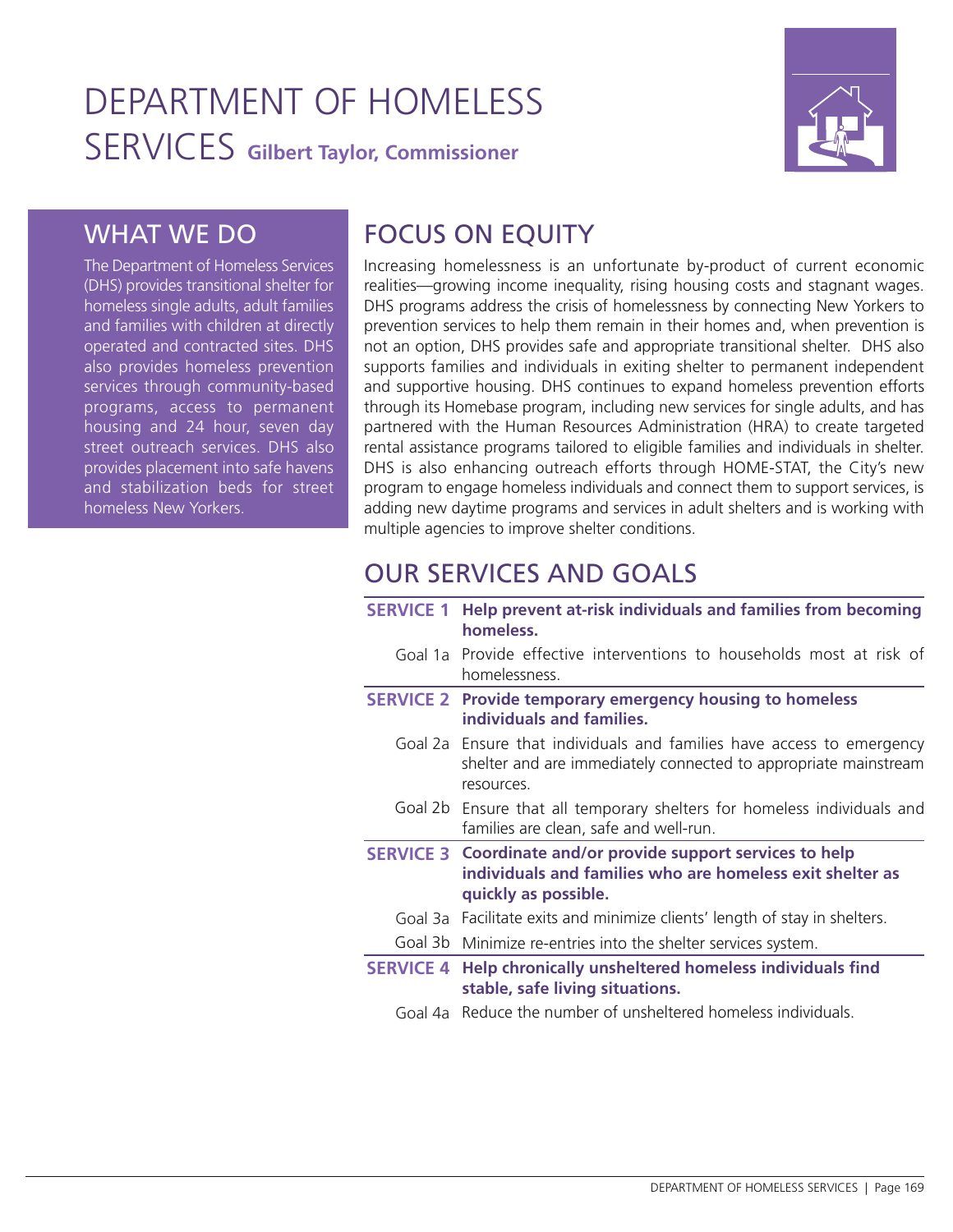## HOW WE PERFORMED

- DHS' community-based homelessness prevention program, Homebase, served 3,055 more households during the first four months of Fiscal 2016 and helped more than 90 percent of families, and more than 80 percent of single adults, receiving prevention services to stay in their communities and avoid shelter entry within the 12 months following the service. The rate remained stable for families with children while declining by eight percentage points for adults and 2.9 percentage points for adult families. In Fiscal 2015 and 2016, DHS increased Homebase capacity and the outreach for this expansion reached new clients, including some higher-risk populations.
- The average number of individuals and families in shelter was higher than in the previous period. The new rental assistance programs that began in Fiscal 2015 are providing access to permanent housing for families and single adults. The percentage of adult families and families with children who exited shelter compared to monthly goals increased by 14 and 10 percentage points, respectively. The number of single adults exiting shelter to permanent housing declined by five percent, from 3,092 to 2,946, during the first four months of Fiscal 2016, reflecting more limited housing options for this group.
- During the first four months of Fiscal 2016, single adults' average length of stay in shelter increased by eight percent, adult families' by six percent and families with children by two percent. The new rental assistance programs, including Living in Communities (LINC), target the needs of long-term stayers and are intended to reduce the length of stay among individuals and families in shelter.
- DHS clients exit the shelter system to both subsidized and unsubsidized housing placements. Examples of subsidized placements include rental assistance, public housing and supportive housing. To minimize shelter returns, DHS focuses on connecting clients to mainstream resources in the community, including targeted aftercare services to help stabilize clients after they move from shelter to housing. DHS tracks the number of clients across all three populations who return to shelter within one year of exit to housing. The percentage of adult families and families with children who returned to shelter within one year declined by approximately four percentage points each during the reporting period in Fiscal 2016 compared to the previous year. The percentage of single adults who returned to shelter within a year increased slightly, from 2.9 percent to 3.3 percent. During both periods, most shelter exits were to unsubsidized placements and these numbers do not reflect activity related to the new rental assistance programs that began in October of 2014. In the Fiscal 2016 Mayor's Management Report, DHS will break out shelter returns within one year between exits to unsubsidized housing and permanent subsidized housing placements.
- DHS enhanced the ability of its street outreach providers to engage chronically homeless individuals and connect them to support services. During the first four months of Fiscal 2016, DHS providers placed 306 chronically homeless individuals into permanent and temporary housing, a decrease of three percent from the prior year. In Fiscal 2016 DHS will increase its outreach efforts with enhancements to the outreach teams and with the creation of HOME-STAT (Homeless Outreach & Mobile Engagement Street Action Teams), a multi-agency effort to combat persistent street homelessness.

#### SERVICE 1 **Help prevent at-risk individuals and families from becoming homeless.**

Goal 1a **Provide effective interventions to households most at risk of homelessness.** 

| Performance Indicators                                                                                    | Actual                                    |       |             |             | Target      | 4-Month Actual |       |
|-----------------------------------------------------------------------------------------------------------|-------------------------------------------|-------|-------------|-------------|-------------|----------------|-------|
|                                                                                                           | <b>FY13</b><br><b>FY15</b><br><b>FY14</b> |       | <b>FY16</b> | <b>FY17</b> | <b>FY15</b> | <b>FY16</b>    |       |
| ★ Adults receiving preventive services who did not reside 21 days or more in the shelter<br>system $(\%)$ | 96.7%                                     | 96.0% | 93.5%       | 70.0%       | 70.0%       | 96.5%          | 88.4% |
| ★ Adult families receiving preventive services who did not enter the shelter system (%)                   | 95.5%                                     | 97.3% | 91.5%       | 70.0%       | 70.0%       | 94.4%          | 91.5% |
| ★ Families with children receiving preventive services who did not enter the shelter system<br>(% )       | 93.0%                                     | 94.0% | 94.5%       | 70.0%       | 70.0%       | 95.3%          | 94.8% |

 $\star$  Critical Indicator "NA" - means Not Available in this report  $\star$  No Target  $\downarrow$  fix shows desired direction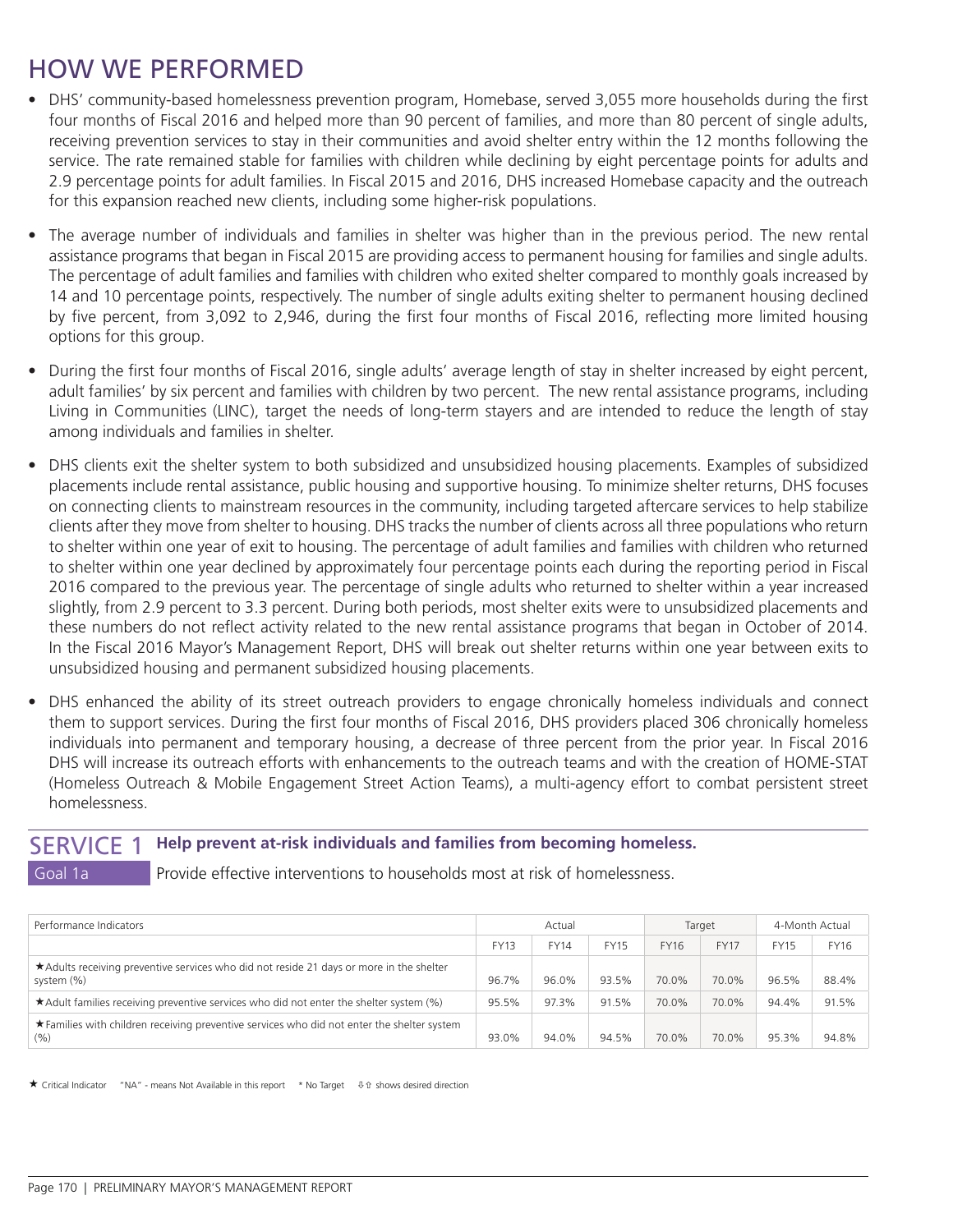### SERVICE 2 **Provide temporary emergency housing to homeless individuals and families.** Goal 2a **Ensure that individuals and families have access to emergency shelter and are immediately connected** to appropriate mainstream resources.

| Performance Indicators                                                                                               | Actual                                    |        |        | Target      |             | 4-Month Actual |        |
|----------------------------------------------------------------------------------------------------------------------|-------------------------------------------|--------|--------|-------------|-------------|----------------|--------|
|                                                                                                                      | <b>FY13</b><br><b>FY14</b><br><b>FY15</b> |        | FY16   | <b>FY17</b> | <b>FY15</b> | <b>FY16</b>    |        |
| *Adult families entering the DHS shelter services system                                                             | 1,156                                     | 1,283  | 1,385  | ⇩           | ⇩           | 521            | 466    |
| ★ Families with children entering the DHS shelter services system                                                    | 12,306                                    | 11,848 | 12,671 | ⇩           | ⇩           | 5,225          | 4,531  |
| ★ Single adults entering the DHS shelter services system                                                             | 16,448                                    | 17,547 | 18,091 | ⇩           | ⇩           | 6,337          | 6,647  |
| ★ Average number of adult families in shelters per day                                                               |                                           | 1,866  | 2,110  | 1,950       | 1,950       | 2,031          | 2,138  |
| *Average number of families with children in shelters per day                                                        | 9,840                                     | 10,649 | 11,819 | 11,360      | 11,360      | 11,574         | 11,817 |
| ★ Average number of single adults in shelters per day                                                                | 9,536                                     | 10,116 | 11,330 | 10,475      | 10,475      | 10,685         | 12,195 |
| Families with children applying for or receiving public assistance (average) (%)                                     | 94.0%                                     | 90.9%  | 85.4%  | $\star$     | $\star$     | 86.8%          | 83.6%  |
| Average school attendance rate for children in the DHS shelter services system (%)                                   |                                           | 85.4%  | 83.9%  | $\star$     | $\star$     | 84.5%          | 84.5%  |
| Families placed in the shelter services system according to their youngest school-aged<br>child's school address (%) | 70.5%                                     | 65.4%  | 52.9%  | 85.0%       | 85.0%       | 48.5%          | 51.8%  |

 $\bigstar$  Critical Indicator "NA" - means Not Available in this report \* No Target  $\theta$  shows desired direction

Goal 2b Ensure that all temporary shelters for homeless individuals and families are clean, safe and well-run.

| Performance Indicators                                                                            | Actual                                    |          |             | Target      |             | 4-Month Actual |           |
|---------------------------------------------------------------------------------------------------|-------------------------------------------|----------|-------------|-------------|-------------|----------------|-----------|
|                                                                                                   | <b>FY14</b><br><b>FY15</b><br><b>FY13</b> |          | <b>FY16</b> | <b>FY17</b> | <b>FY15</b> | <b>FY16</b>    |           |
| ★Adult shelter inspections with safety, maintenance or cleanliness deficiencies per 1,000<br>beds | 0.2                                       | 0.0      | 0.0         | ⇩           | ⇩           | <b>NA</b>      | <b>NA</b> |
| ★ Critical incidents in the adult shelter system, per 1,000 residents                             |                                           | 0.7      | 0.8         | ⇩           | ⇩           | 0.8            | 0.8       |
| ★ Critical incidents in the adult family shelter system, per 1,000 residents                      |                                           | 3.3      | 2.0         | ⇩           | ⇩           | 2.3            | 1.5       |
| ★ Critical incidents in the families with children shelter system, per 1,000 residents            | 1.2                                       | 1.4      | 1.0         | ⇩           | ⇩           | 1.3            | 0.8       |
| Cost per day for shelter facilities - Single adult facilities (\$) (annual)                       | \$74.80                                   | \$78.38  | \$78.80     | $\star$     | $\star$     | <b>NA</b>      | <b>NA</b> |
| - Family facilities (\$) (annual)                                                                 |                                           | \$101.50 | \$105.37    | $\star$     | $\star$     | <b>NA</b>      | <b>NA</b> |
| Evaluations for human services contracts completed on time, as compared to the goal (%)           | 97.2%                                     | 98.9%    | 99.4%       | $\star$     | $\star$     | <b>NA</b>      | <b>NA</b> |

 $\star$  Critical Indicator "NA" - means Not Available in this report \* No Target  $\theta$  shows desired direction

SERVICE 3 **Coordinate and/or provide support services to help individuals and families who are homeless exit shelter as quickly as possible.**

Goal 3a **Facilitate exits and minimize clients' length of stay in shelters.** 

| Performance Indicators                                                                | Actual                                    |        |       |             | Target      | 4-Month Actual |       |
|---------------------------------------------------------------------------------------|-------------------------------------------|--------|-------|-------------|-------------|----------------|-------|
|                                                                                       | <b>FY13</b><br><b>FY14</b><br><b>FY15</b> |        | FY16  | <b>FY17</b> | <b>FY15</b> | <b>FY16</b>    |       |
| Single adults exiting to permanent housing                                            | 8.526                                     | 10,012 | 8,734 | 9,000       | 9,000       | 3,092          | 2,946 |
| Exits from the adult family shelter system, as compared to monthly goal (%)           | 104%                                      | 78%    | 75%   | $\star$     | $\star$     | 66%            | 80%   |
| Exits from the families with children shelter system, as compared to monthly goal (%) |                                           | 90%    | 107%  | $\star$     | $\star$     | 99%            | 109%  |
| ★ Average length of stay for single adults in shelter (days)                          | 293                                       | 305    | 329   | ⇩           | ⇩           | 318            | 345   |
| ★ Average length of stay for adult families in shelter (days)                         | 469                                       | 515    | 534   | ⇩           | ⇩           | 522            | 553   |
| $\star$ Average length of stay for families with children in shelter (days)           | 375                                       | 427    | 430   | ⇩           | ⇩           | 425            | 435   |

★ Critical Indicator "NA" - means Not Available in this report \* No Target 4 0 shows desired direction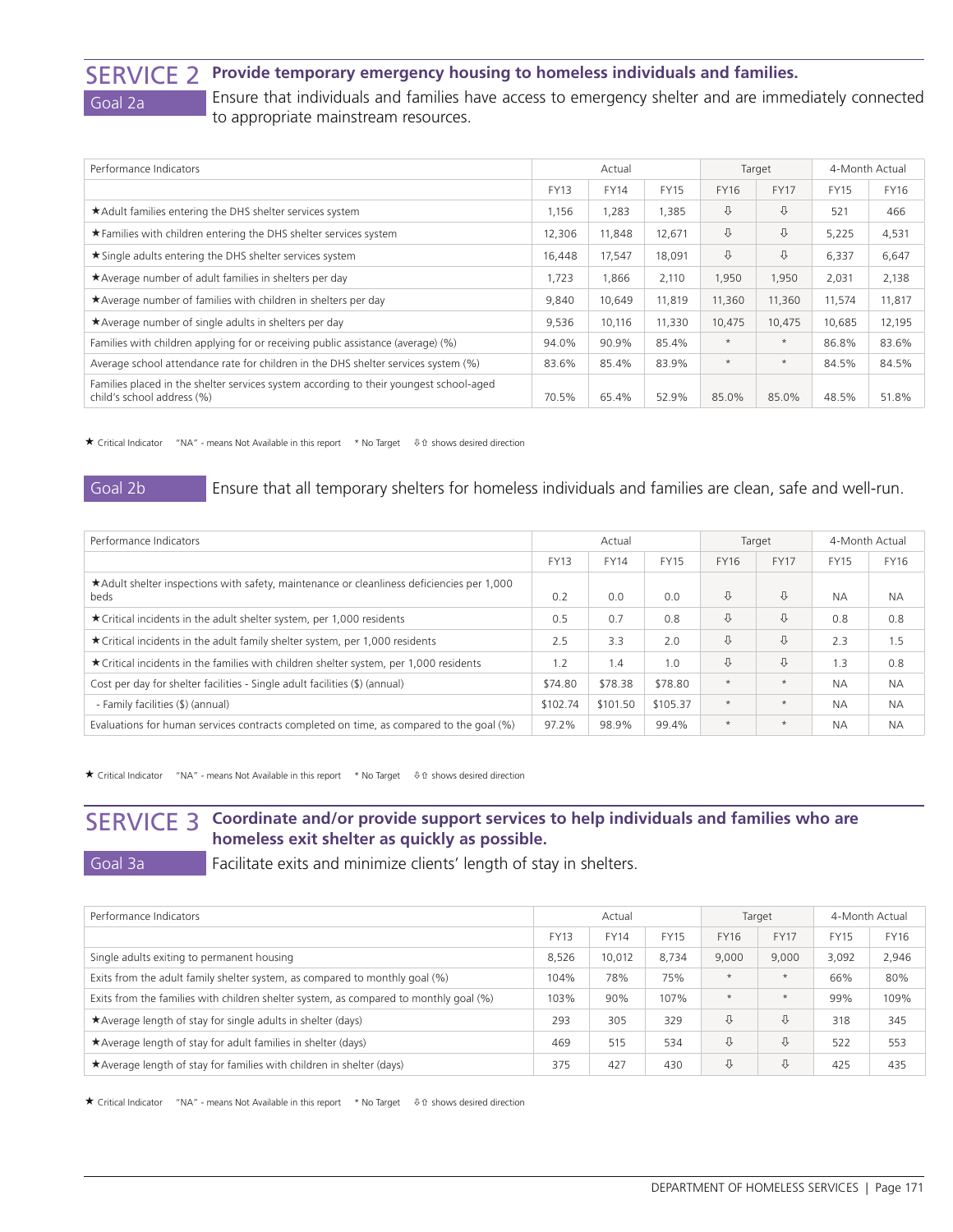| Performance Indicators                                                                                                          | Actual                                    |       |             |             | Target      | 4-Month Actual |       |
|---------------------------------------------------------------------------------------------------------------------------------|-------------------------------------------|-------|-------------|-------------|-------------|----------------|-------|
|                                                                                                                                 | <b>FY13</b><br><b>FY14</b><br><b>FY15</b> |       | <b>FY16</b> | <b>FY17</b> | <b>FY15</b> | <b>FY16</b>    |       |
| ★ Single adults who exited to permanent housing and returned to the DHS shelter services<br>system within one year (%)          | 4.5%                                      | 4.4%  | 2.0%        | 4.4%        | 4.4%        | 2.9%           | 3.3%  |
| ★ Adult families who exited to permanent housing and returned to the DHS shelter services<br>system within one year (%)         | 15.0%                                     | 12.5% | 14.2%       | 12.5%       | 12.5%       | 17.2%          | 13.0% |
| ★ Families with children who exited to permanent housing and returned to the DHS shelter<br>services system within one year (%) | 9.5%                                      | 12.5% | 16.5%       | 12.5%       | 12.5%       | 15.5%          | 11.4% |

 $\bigstar$  Critical Indicator "NA" - means Not Available in this report \* No Target  $\qquad$   $\oplus$   $\hat{v}$  shows desired direction

## SERVICE 4 **Help chronically unsheltered homeless individuals find stable, safe living situations.**<br>Goal 4a Reduce the number of unsheltered homeless individuals. Reduce the number of unsheltered homeless individuals.

| Performance Indicators                                                                                                                                                       | Actual                                    |        |             |             | Target      | 4-Month Actual |           |
|------------------------------------------------------------------------------------------------------------------------------------------------------------------------------|-------------------------------------------|--------|-------------|-------------|-------------|----------------|-----------|
|                                                                                                                                                                              | <b>FY13</b><br><b>FY15</b><br><b>FY14</b> |        | <b>FY16</b> | <b>FY17</b> | <b>FY15</b> | <b>FY16</b>    |           |
| ★ Unsheltered individuals who are estimated to be living on the streets, in parks, under<br>highways, on subways, and in the public transportation stations in New York City | 3.180                                     | 3.357  | 3.182       | ⇩           | ⇩           | NА             | <b>NA</b> |
| Number of chronically homeless individuals placed into permanent and temporary housing<br>by outreach teams                                                                  | 720                                       | 562    | .101        | $\star$     | $\star$     | 316            | 306       |
| Response rate to 311 calls for homeless person assistance from constituents requesting a<br>call back                                                                        | 100.0%                                    | 100.0% | 100.0%      | $\star$     | $\ast$      | 100.0%         | 100.0%    |

★ Critical Indicator "NA" - means Not Available in this report \* No Target 4 the shows desired direction

## AGENCY-WIDE MANAGEMENT

| Performance Indicators             | Actual      |             |             |         | Target      | 4-Month Actual |             |
|------------------------------------|-------------|-------------|-------------|---------|-------------|----------------|-------------|
|                                    | <b>FY13</b> | <b>FY14</b> | <b>FY15</b> | FY16    | <b>FY17</b> | FY15           | <b>FY16</b> |
| Collisions involving City vehicles | 48          | 77<br>ر ے   | 58          | $\star$ | $\star$     | 24             | 26          |
| Workplace injuries reported        | 119         | 112         | 39          | $\star$ | $\star$     |                |             |

"NA" - means Not Available in this report \* No Target

## AGENCY CUSTOMER SERVICE

| Performance Indicators                                             | Actual                                    |       |       | Target      |             | 4-Month Actual |           |
|--------------------------------------------------------------------|-------------------------------------------|-------|-------|-------------|-------------|----------------|-----------|
| <b>Customer Experience</b>                                         | <b>FY13</b><br><b>FY14</b><br><b>FY15</b> |       | FY16  | <b>FY17</b> | <b>FY15</b> | FY16           |           |
| Completed requests for interpretation                              | 4,087                                     | 4,195 | 5,787 | $\star$     | $\star$     | .484           | 1,795     |
| Letters responded to in 14 days (%)                                | 67.4%                                     | 83.5% | 70.4% | $\star$     | $\star$     | 67.3%          | 72.2%     |
| E-mails responded to in 14 days (%)                                | 66.7%                                     | 80.5% | 68.6% | $\star$     | $\star$     | 72.1%          | 69%       |
| Average wait time to speak with a customer service agent (minutes) | <b>NA</b>                                 | 24    | 15    | $\star$     | $\star$     | <b>NA</b>      | <b>NA</b> |
| CORE facility rating                                               | 91                                        | 89    | 95    | $\star$     | $\star$     | <b>NA</b>      | <b>NA</b> |

"NA" - means Not Available in this report \* No Target